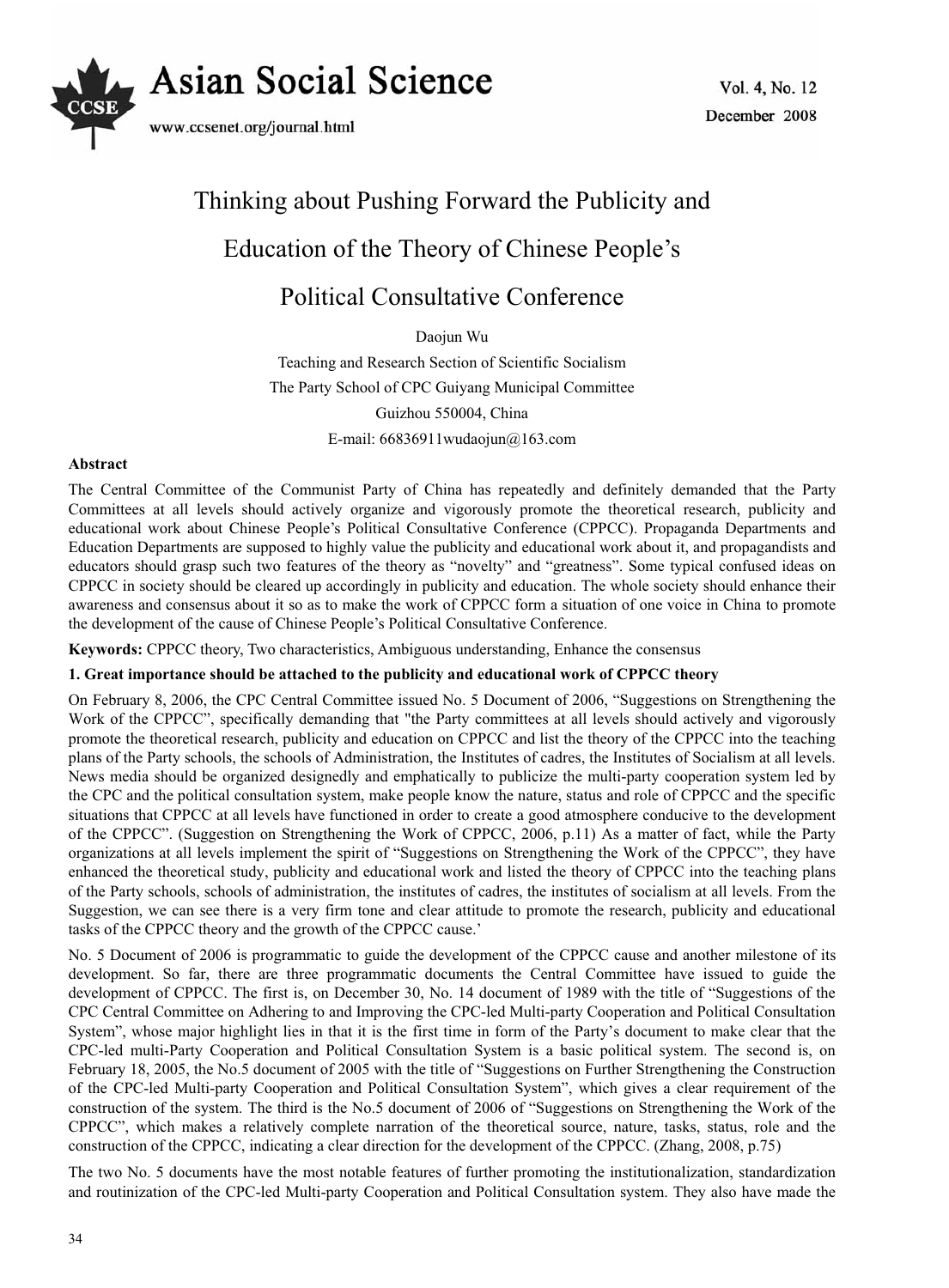most powerful norms of the principle, contents, forms and procedures of political consultation, particularly, made it clear that the political consultation should be put into the decision-making process and consultation conferences should be held on major issues before and in the decision-making process. They have put forward that the political consultation includes two basic forms that can not replace each other, and raised specific demands of the three phases of preparation, process, and feedback. The  $17<sup>th</sup>$  National Congress of CPC in the report, absorbing the spirit of the two No.5 documents, reiterates "promoting the institutionalization of political consultation, democratic supervision, participation in politics, and bringing the political consultation into the decision-making process", which are the core content of the two No.5 documents. Therefore, in the work of publicity and education of the CPPCC theory we should combine the spirit of the 17th National Congress of CPC and the two No.5 documents closely, particularly the connotations of comprehensively promoting the CPPCC institutionalization, standardization and routinization.

#### **2. Two features should be emphasized to promote the publicity and educational work of the CPPCC theory**

The CPPCC theory has features of "novelty" and "greatness". Greatness means that it will become the vital content in publicity and education while novelty means fewer reference books.

#### *2.1 The CPPCC theory has features of novelty.*

2.1.1 It is a short time after the CPPCC theory was put forward as a political concept.

As a fixed political term, the CPPCC theory was first raised at the 100th anniversary of Comrade Deng Xiaoping's Birth and the Seminar of Deng Xiaoping's CPPCC Theory held by the CPPCC National Committee in August 2004. Comrade Jia Qinglin at the conference said, "practice of more than half a century has proved that the creation and development of the CPPCC cause has always progressed under the guidance of the CPPCC theory made by the Chinese Communist Party", which indicates that the Central Committee of CPC for the first time officially presented the political concept. In the following September, Hu Jintao delivered an important speech at the 55th anniversary of the establishment of CPPCC, saying that "we should vigorously strengthen the theoretical research of the CPPCC, and provide theoretical guidance for the better development of the people's CPPCC". This shows that the people's CPPCC theory, as a political concept, has been formally established. After the issue of "Suggestion on strengthening the work of the CPPCC", the research association of the CPPCC theory was set up in December of 2006, becoming the base of the theoretical research of CPPCC, followed by that local research societies established everywhere in China, marking that the theoretical research organization system is getting sound and the mechanism and platform to promote the theoretical research exchange are gradually being established. However, the theoretical study of the CPPCC starts late, and experts and scholars are relatively in small number, thus the research teams needs integrating and there are relatively few major theoretical research results.

#### 2.1.2 There are few research achievements on CPPCC theory.

For theory of the CPPCC is not a complete discipline system so there are relatively few materials for reference in publicity and educational work. In the cause of publicity and education, documents of the Central Committee of CPC about CPPCC and the CPPCC Charter are vital for research. Secondly, as far as the present situation is concerned, there are mainly three categories of materials for reference and books worth reading. The first is the collated and compiled materials of history of the CPPCC, such as Book of the CPPCC(1999), Documents of the CPPCC(1949), Formation and Development of Deng Xiaoping's Theory of the CPPCC(Zhu, 2004), and Zhou Enlai and the CPPCC(Ma, 2004). These materials are valuable for they have recorded the work situations of the leaders of the CPC and democratic parties since the foundation of the CPPCC and their understandings of the CPPCC. The second is of the materials concerning the work and education of the CPPCC, such as, Workbook of the CPPCC(1986), Guide to Basic Knowledge of the CPPCC (Wang, 1994), and An Introduction to the CPPCC (Zhang, 2008). The third is of the research works, such as The CPPCC in Contemporary China (Peng, 1993), On the CPPCC of China (Hu, 1999), and CPPCC and the Construction of a Harmonious Society (Yu and Song, 2005). (Yuan, 2006, p11).

Of the above achievements, what is worth mentioning is the book, Introduction to the CPPCC, which in close connection with the spirits of the  $17<sup>th</sup>$  National Congress of CPC and the two No.5 documents expounds the history of establishment, existence and development of the CPPCC and its inevitability, and demonstrates the nature, status, mandate, role and main functions of the CPPCC, its theoretical foundation, principles and regular work, the organizational system, the meeting system and its own construction, the strengthening and improvement of the Party's leadership over the CPPCC, and so on, forming a set of scientific structures and systems of the basic knowledge and theory of the CPPCC. The book is of some value for reference in studying, publicizing the CPPCC theory. Secondly, the book of The CPPCC and the Construction of a Harmonious Society is of higher value for reference by summarizing and developing the recent research achievements of the people's political consultative theory in democracy, the rule of law, civil society and other comprehensive perspectives.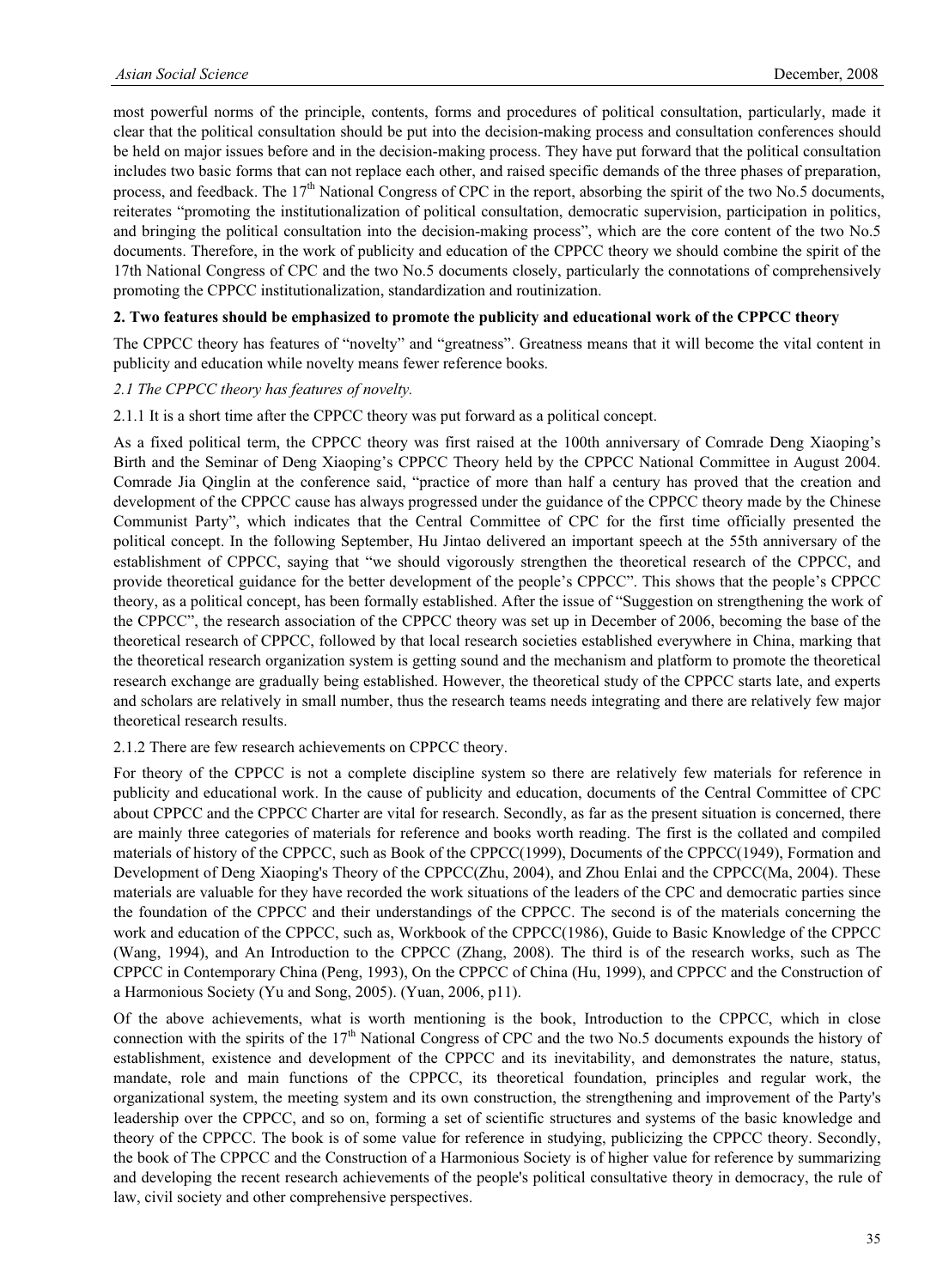## *2. 2 The CPPCC theory has the features of greatness*

## 2.2.1 The CPPCC theory involves a wide range of knowledge

Suggestions on Strengthening the Work of the CPPCC clearly points out that "the CPPCC is the great creation by the Communist Party of China who has integrated Marxist and Leninist theory of united front, theory of political parties, theory of the democratic parties with China's specific practice. It is the great achievement that the Communist Party of China with all democratic parties, the people's associations and people of all ethnic groups stands together to fight to win." (Suggestion on Strengthening the Work of CPPCC, 2006, pp1-2). We can know that the CPPCC has three major sources of theory, that is, Marxist-Leninist united front theory, theory of political parties, and democratic political theory. Furthermore, several generations of leaders of the CPC Central Committee have contributions to the creation, development and innovation of the CPPCC theory, as needs carding and studying in the process of publicity and education of the CPPCC. In this sense, the CPPCC theory has wider range of research than the united front theory.

#### 2.2.2 There is a wide range of the CPPCC work

Comrade Li Ruihuan said that the CPPCC has many things to deal with and care about. As to those involving the lives of the people from such a big thing as launching a satellite into space to the daily trivial things, it is necessary for the CPPCC to take care of.

Theory guides practice and in turn practice serves the theory. The purpose of studying the theory of the CPPCC is to better guide the work of the CPPCC. In the course of the publicity and education of the CPPCC theory, we should combine theory and practice to make a research.

# **3. In the course of publicity and education, we should clarify designedly several typical vague understandings of the CPPCC**

The promotion of the publicity and education of the CPPCC aims at doing a better job in the construction of the CPPCC, making the whole society understand more of the CPPCC correctly, expanding its audience awareness, and enlarging the consensus. So it is necessary to clarify the vague understandings of the CPPCC designedly.

Some people including some leading cadres from the Party or governments, intellectuals, and even some CPPCC members have ambiguous understandings or even biases against the CPPCC. I have classified them into four categories. First is the no-ground parlance. They said that there is no theory to guide the work of the CPPCC. Second is the parlance like a vase and decoration. They said there was a piece of doggerel before the Cultural Revolution, saying "the Party committees wave the hands to make decisions, the governments move the hands to make implementation, the National People's Congress raises the hands to show agreement and the CPPCC claps the hands to show the affirmation. But now there are still some people using the doggerel to compare to what the CPPCC functions. Later, there spreads in society some other doggerels, for example, functioned only for a few days while deserted for a whole year; The Party committees have rights, the governments have money, what the NPC can do is to raise their hands, and what CPPCC can do is to deliver speech; What the CPPCC speaks and does is for nothing. The CPPCC is just an empty framework. It can not play any role and functions nothing. Third is the parlance of idleness and tiredness. For example, it is said that veteran cadres have nothing to scare in both CPPCC and the National People's Congress. The CPPCC has no right so they have no trouble. It is another bureau of tired cadres and what the entire staffs do is to enjoy themselves. The fourth is the parlance of creating troubles. The CPPCC was described to be "an empty framework with a great brand where a group of old men have nothing to do except pick holes". It seems what the CPPCC can do is to find other's defects and give endless suggestions. (Liu, 2007)

These above views are wrong and of prejudice, with vague understandings of the CPPCC's nature, mission, role and status, so it is necessary to give a clarification in the process of publicity and education.

## **4. The whole China should have one voice about the work of the CPPCC.**

At present there exists a phenomenon in some places about the work of the CPPCC. The Central Committee of CPC attaches greatest importance to it, and the provincial Party committees stress it comparatively while the grass-roots Party organizations do not give enough emphasis on it. One of the purposes that the Central Committee has repeatedly stressed the importance to the work of the CPPCC and the promotion of the theory of the CPPCC's research, publicity and education is to expand the consensus, and form a voice about the work of the CPPCC in China.

The phenomenon actually reflects that some people only regard the united front as a revolutionary tool. They think it is out of date that the CPPCC, a form of the united front, is considered to be a magic weapon for it was a matter of thing in the revolutionary period. During the revolutionary period, because the CPC was relatively weak, when facing with the powerful enemies, only by relying on the revolutionary united front to strengthen the ranks, could she isolate and defeat the enemy. But it is not the same today. The CPC today has become the first big and powerful Party with more than 70 million members. In China, no other political parties can contend with her. Therefore, in some places, although the united front is considered to be that important, in actual work it is marginalized or even ignored. (Li, 2007, p.7)